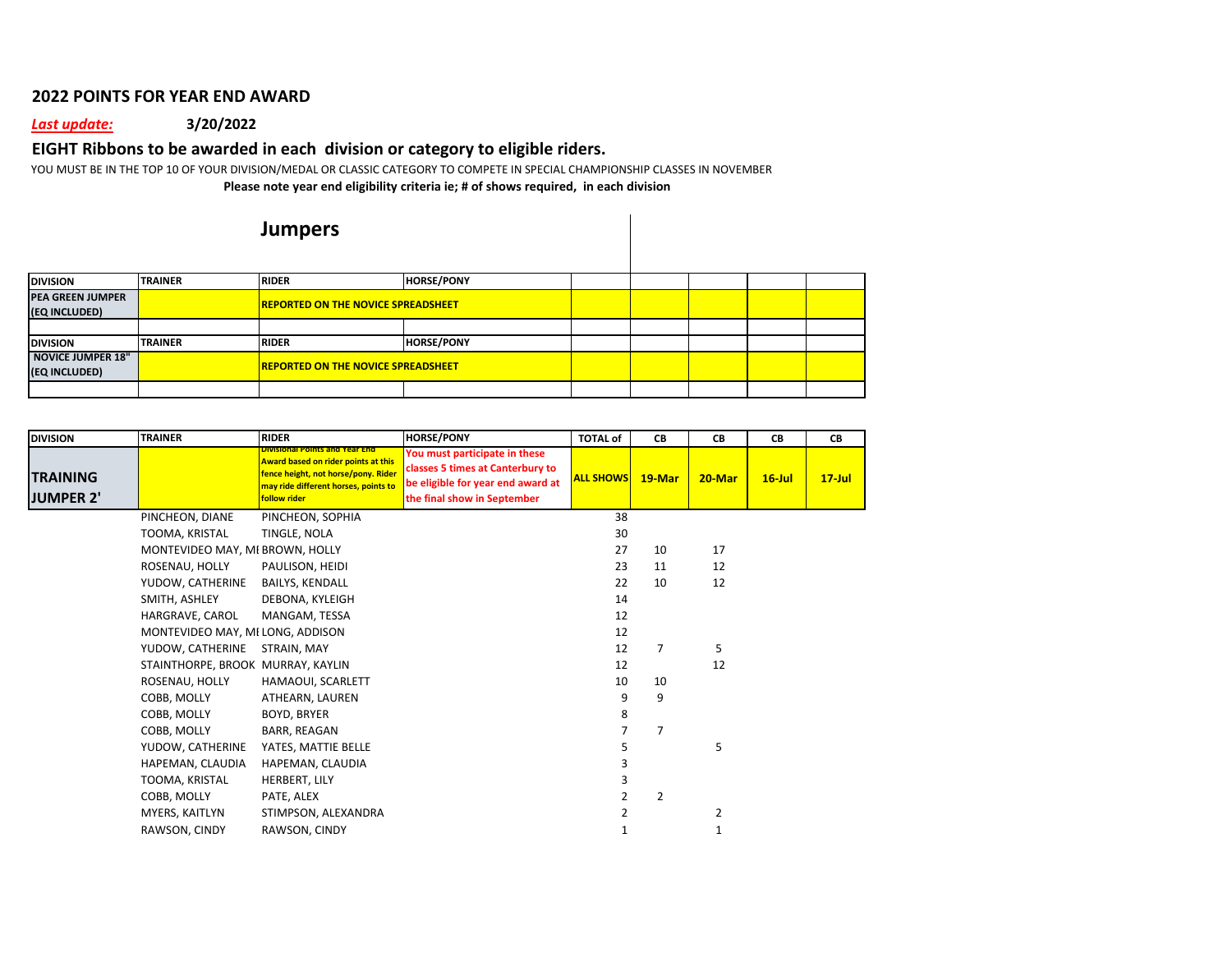| <b>DIVISION</b>    | <b>TRAINER</b>                      | <b>RIDER</b>          | <b>HORSE/PONY</b>                 | <b>TOTAL of</b>  | CB        | <b>CB</b>      | CВ        | <b>CB</b> |
|--------------------|-------------------------------------|-----------------------|-----------------------------------|------------------|-----------|----------------|-----------|-----------|
|                    |                                     |                       | You must participate in these     |                  |           |                |           |           |
|                    |                                     |                       | classes 5 times at Canterbury to  |                  |           |                |           |           |
| <b>SCHOOLING</b>   |                                     |                       | be eligible for year end award at | <b>ALL SHOWS</b> | $19$ -Mar | $20$ -Mar      | $16$ -Jul | $17$ -Jul |
| <b>JUMPER 2'3"</b> |                                     |                       | the final show in September       |                  |           |                |           |           |
|                    | RUKIN, ELLA                         | STEVENS, BRIANNA      | <b>WF KANSAS PRINCESS</b>         | 45               | 8         | 9              |           |           |
|                    | STAINTHORPE, BROOK MYERS, MACKENZIE |                       | MAVERL                            | 23               | 11        | 12             |           |           |
|                    | SMITH, ASHLEY                       | DEBONA, KYLEIGH       | ALL I WANT FOR CHRISTMAS          | 15               |           |                |           |           |
|                    | BROCKDORF, CARMEN LONGSHORE, RITA   |                       | <b>BEAUS GOLDEN MUSIC</b>         | 15               | 8         | 7              |           |           |
|                    | YUDOW, CATHERINE                    | YUDOW, CATHERINE      | DOUBLE O SEVEN                    | 15               | 6         | 9              |           |           |
|                    | CACCIA, EMILY                       | <b>BOULET, ALEXIA</b> | ALOHA                             | 10               |           |                |           |           |
|                    | STEWART, LISA                       | STEWART, ELLA         | THICK AS A BRICK                  | 10               |           |                |           |           |
|                    | BRYAN, YVONNE                       | CLONTZ, ZOEY          | ABOVE THE MIST                    | 9                |           | $\overline{2}$ |           |           |
|                    | TOOMA, KRISTAL                      | SMITH, ANNALISA       | FERRARI                           |                  | 3         | 4              |           |           |
|                    | HAPEMAN, CLAUDIA                    | HAPEMAN, CLAUDIA      | NICE SHOES                        | 4                |           |                |           |           |

| <b>DIVISION</b>                    | <b>TRAINER</b>    | <b>RIDER</b>      | <b>HORSE/PONY</b>                                                                                                                     | <b>TOTAL of</b>  | CВ        | CВ        | CВ        | CB        |
|------------------------------------|-------------------|-------------------|---------------------------------------------------------------------------------------------------------------------------------------|------------------|-----------|-----------|-----------|-----------|
| <b>OPEN HOPEFUL</b><br>JUMPER 2'6" |                   |                   | You must participate in these<br>classes 5 times at Canterbury to<br>be eligible for year end award at<br>the final show in September | <b>ALL SHOWS</b> | $19$ -Mar | $20$ -Mar | $16$ -Jul | $17$ -Jul |
|                                    | HAYDEN, ANDREA    | VANFLEET, SAM     | WILD CARD                                                                                                                             | 28               |           |           |           |           |
|                                    | HAYDEN, ANDREA    | LLOYD, ANJALI     | <b>RIO ROSIE</b>                                                                                                                      | 18               |           |           |           |           |
|                                    | CLARKE, ANNA      | CLARKE, ANNA      | NO WAKE ZONE                                                                                                                          | O                |           |           |           |           |
|                                    | SZIEBERTH, ANDRAS | SZIEBERTH, ANDRAS | <b>LARRY CORNELIUS T</b>                                                                                                              | b                |           |           |           |           |
|                                    | HAPEMAN, CLAUDIA  | HAPEMAN, CLAUDIA  | NICE SHOES                                                                                                                            |                  |           |           |           |           |

| <b>DIVISION</b>                   | <b>TRAINER</b>  | <b>RIDER</b>        | <b>HORSE/PONY</b>                                                                                                                     | <b>TOTAL of</b>  | CB        | <b>CB</b> | CВ        | <b>CB</b> |
|-----------------------------------|-----------------|---------------------|---------------------------------------------------------------------------------------------------------------------------------------|------------------|-----------|-----------|-----------|-----------|
| <b>CHILD/ADULT</b><br>JUMPER 2'6" |                 |                     | You must participate in these<br>classes 5 times at Canterbury to<br>be eligible for year end award at<br>the final show in September | <b>ALL SHOWS</b> | $19$ -Mar | $20$ -Mar | $16$ -Jul | $17$ -Jul |
|                                   | HARGRAVE, CAROL | MCRAE, TAYLOR       | <b>IRISH</b>                                                                                                                          | 40               | 10        | 19        |           |           |
|                                   | PINCHEON, DIANE | PINCHEON, DEVAN     | <b>NOT HALF BAD</b>                                                                                                                   | 24               |           |           |           |           |
|                                   | PINCHEON, DIANE | EDENFIELD, MELANIE  | SILK AND DIAMONDS                                                                                                                     | 22               |           |           |           |           |
|                                   | RUKIN, ELLA     | STEVENS, BRIANNA    | <b>WF KANSAS PRINCESS</b>                                                                                                             | 15               |           |           |           |           |
|                                   | <b>UNKNOWN</b>  | WILLIAMSON, CAITLIN | TAKES TWO TO TANGO                                                                                                                    | 15               |           | 15        |           |           |
|                                   | LEEPACK, MEGAN  | HILL, SOPHIA        | <b>RYAN'S HOPE</b>                                                                                                                    | 14               | 14        |           |           |           |
|                                   | <b>UNKNOWN</b>  | MCLAY, KRISTI       | AMIRA                                                                                                                                 | 14               |           | 14        |           |           |
|                                   | HAYDEN, ANDREA  | LLOYD, ANJALI       | <b>RIO ROSIE</b>                                                                                                                      | 13               |           |           |           |           |
|                                   | DAIGLE, ALLISON | WEISS, BRIELLE      | THE IRISHMAN                                                                                                                          | 8                |           |           |           |           |
|                                   | TOOMA, KRISTAL  | TINGLE, NOLA        | <b>CHANTILLY LACE</b>                                                                                                                 |                  |           |           |           |           |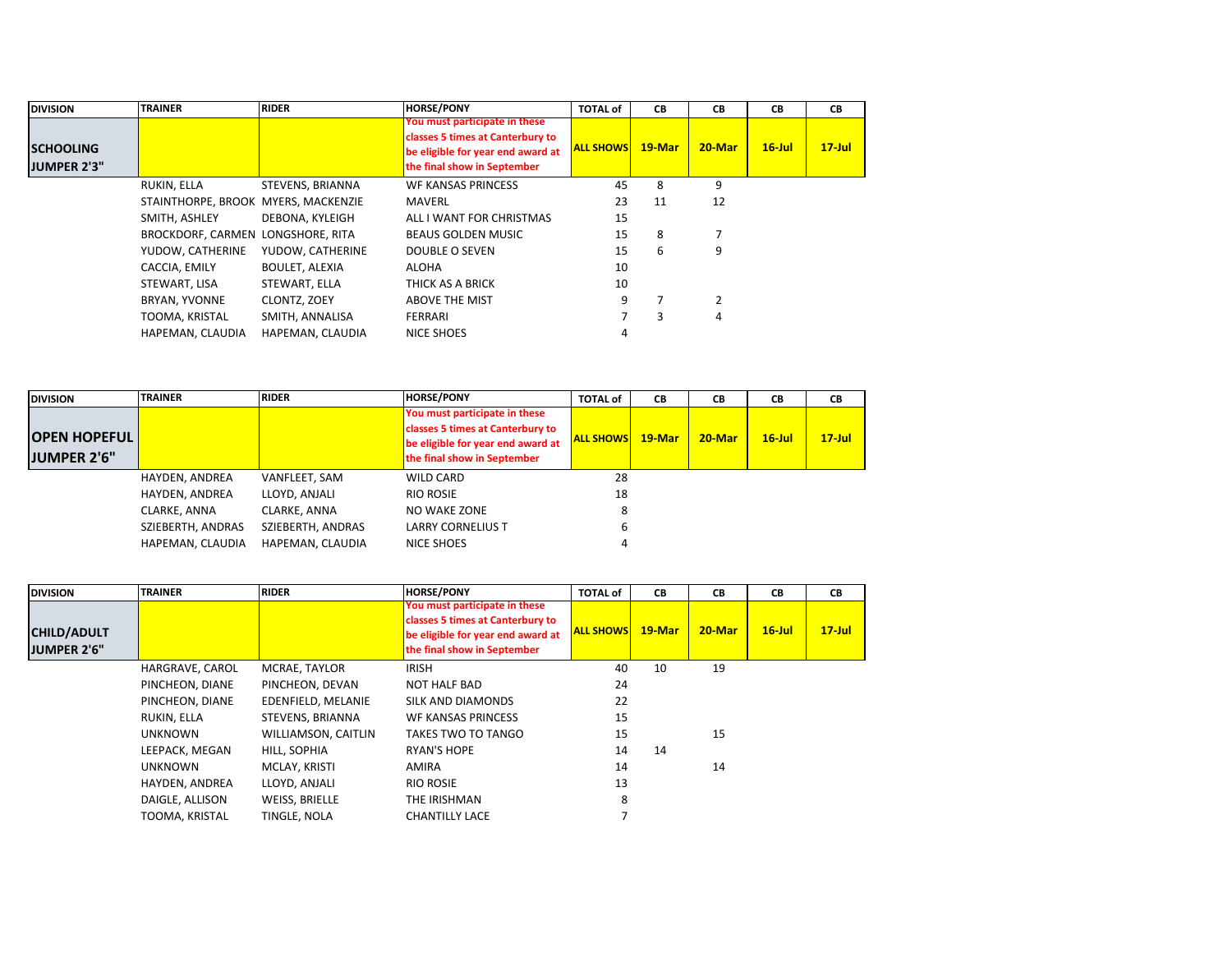| <b>DIVISION</b>                 | <b>TRAINER</b>    | <b>RIDER</b>      | <b>HORSE/PONY</b>                                                                                                                     | <b>TOTAL of</b>  | CВ        | CВ        | CВ        | CВ        |
|---------------------------------|-------------------|-------------------|---------------------------------------------------------------------------------------------------------------------------------------|------------------|-----------|-----------|-----------|-----------|
| .85m OPEN<br><b>JUMPER 2'9"</b> |                   |                   | You must participate in these<br>classes 5 times at Canterbury to<br>be eligible for year end award at<br>the final show in September | <b>ALL SHOWS</b> | $19$ -Mar | $20$ -Mar | $16$ -Jul | $17$ -Jul |
|                                 | ADAMY, TARYN      | ADAMY, TARYN      | DON DE DIEU                                                                                                                           | 14               | 14        |           |           |           |
|                                 | VICKERS, HANNA    | MORRIS, JILLIAN   | <b>COLONIAL STARZ</b>                                                                                                                 | 14               |           | 14        |           |           |
|                                 | SZIEBERTH, ANDRAS | SZIEBERTH, ANDRAS | <b>GABRIELLA</b>                                                                                                                      | 12               |           |           |           |           |
|                                 | DAIGLE, ALLISON   | WEISS, BRIELLE    | THE IRISHMAN                                                                                                                          |                  |           |           |           |           |
|                                 | LEEPACK, MEGAN    | FEIGUM, COOPER    | <b>JOKER</b>                                                                                                                          |                  |           |           |           |           |

| <b>DIVISION</b>                                  | <b>TRAINER</b>                   | <b>RIDER</b>            | <b>HORSE/PONY</b>                                                                                                                     | <b>TOTAL of</b>  | CВ        | CВ     | CВ        | <b>CB</b> |
|--------------------------------------------------|----------------------------------|-------------------------|---------------------------------------------------------------------------------------------------------------------------------------|------------------|-----------|--------|-----------|-----------|
| .85m<br><b>CHILD/ADULT</b><br><b>JUMPER 2'9"</b> |                                  |                         | You must participate in these<br>classes 5 times at Canterbury to<br>be eligible for year end award at<br>the final show in September | <b>ALL SHOWS</b> | $19$ -Mar | 20-Mar | $16$ -Jul | $17$ -Jul |
|                                                  | YUDOW, CATHERINE                 | RACINE, MARIANA         | <b>SCOUTS HONOR</b>                                                                                                                   | 37               | 8         | 12     |           |           |
|                                                  | TOOMA, KRISTAL                   | <b>HUGHES, MARGARET</b> | <b>TEDDY GRAHAM</b>                                                                                                                   | 28               |           |        |           |           |
|                                                  | DAIGLE, ALLISON                  | WEISS, BRIELLE          | THE IRISHMAN                                                                                                                          | 15               |           |        |           |           |
|                                                  | COBB. MOLLY                      | SPINOSA, EMMA           | <b>DALE</b>                                                                                                                           | 12               | 12        |        |           |           |
|                                                  | PHEASANT WALK FARN KNOWLES, LUCY |                         | NOT A DEMOCRACY                                                                                                                       | 10               | 10        |        |           |           |
|                                                  | LEEPACK. MEGAN                   | HILL, SOPHIA            | <b>RYAN'S HOPE</b>                                                                                                                    |                  |           |        |           |           |
|                                                  | PHEASANT WALK FARN ZAIA, NICOLE  |                         | <b>BRAND NEW DAY</b>                                                                                                                  |                  |           |        |           |           |

| <b>DIVISION</b>    | <b>TRAINER</b>    | <b>RIDER</b>      | <b>HORSE/PONY</b>                 | <b>TOTAL of</b>  | CВ        | СB        | CВ        | CВ        |
|--------------------|-------------------|-------------------|-----------------------------------|------------------|-----------|-----------|-----------|-----------|
| .95m               |                   |                   | You must participate in these     |                  |           |           |           |           |
| <b>CHILD/ADULT</b> |                   |                   | classes 5 times at Canterbury to  | <b>ALL SHOWS</b> | $19$ -Mar | $20$ -Mar | $16$ -Jul | $17$ -Jul |
|                    |                   |                   | be eligible for year end award at |                  |           |           |           |           |
| <b>JUMPER 3'</b>   |                   |                   | the final show in September       |                  |           |           |           |           |
|                    | SZIEBERTH, ANDRAS | SZIEBERTH, ANDRAS | LINDIN                            | 14               |           |           |           |           |
|                    | COBB. MOLLY       | SPINOSA, EMMA     | <b>DALE</b>                       |                  |           |           |           |           |
|                    | LEEPACK, MEGAN    | HILL, SOPHIA      | <b>RYAN'S HOPE</b>                |                  |           |           |           |           |

| <b>DIVISION</b>     | <b>TRAINER</b>    | <b>RIDER</b>      | <b>HORSE/PONY</b>                                                 | <b>TOTAL of</b>  | CВ        | CВ     | CВ        | CВ        |
|---------------------|-------------------|-------------------|-------------------------------------------------------------------|------------------|-----------|--------|-----------|-----------|
|                     |                   |                   | You must participate in these<br>classes 5 times at Canterbury to |                  |           |        |           |           |
| 1 <sub>m</sub> OPEN |                   |                   | be eligible for year end award at                                 | <b>ALL SHOWS</b> | $19$ -Mar | 20-Mar | $16$ -Jul | $17$ -Jul |
| JUMPER 3'3"         |                   |                   | the final show in September                                       |                  |           |        |           |           |
|                     | HAYDEN, ANDREA    | CHEWNING, MALLORY | <b>POZER</b>                                                      | 28               |           |        |           |           |
|                     | SZIEBERTH, ANDRAS | SZIEBERTH, ANDRAS | <b>LONG ISLAND T</b>                                              |                  |           |        |           |           |
|                     | BRYAN, YVONNE     | BRYAN, YVONNE     | PANTARA                                                           |                  |           |        |           |           |
|                     | SZIEBERTH, ANDRAS | SZIEBERTH, ANDRAS | <b>LINDIN</b>                                                     |                  |           |        |           |           |